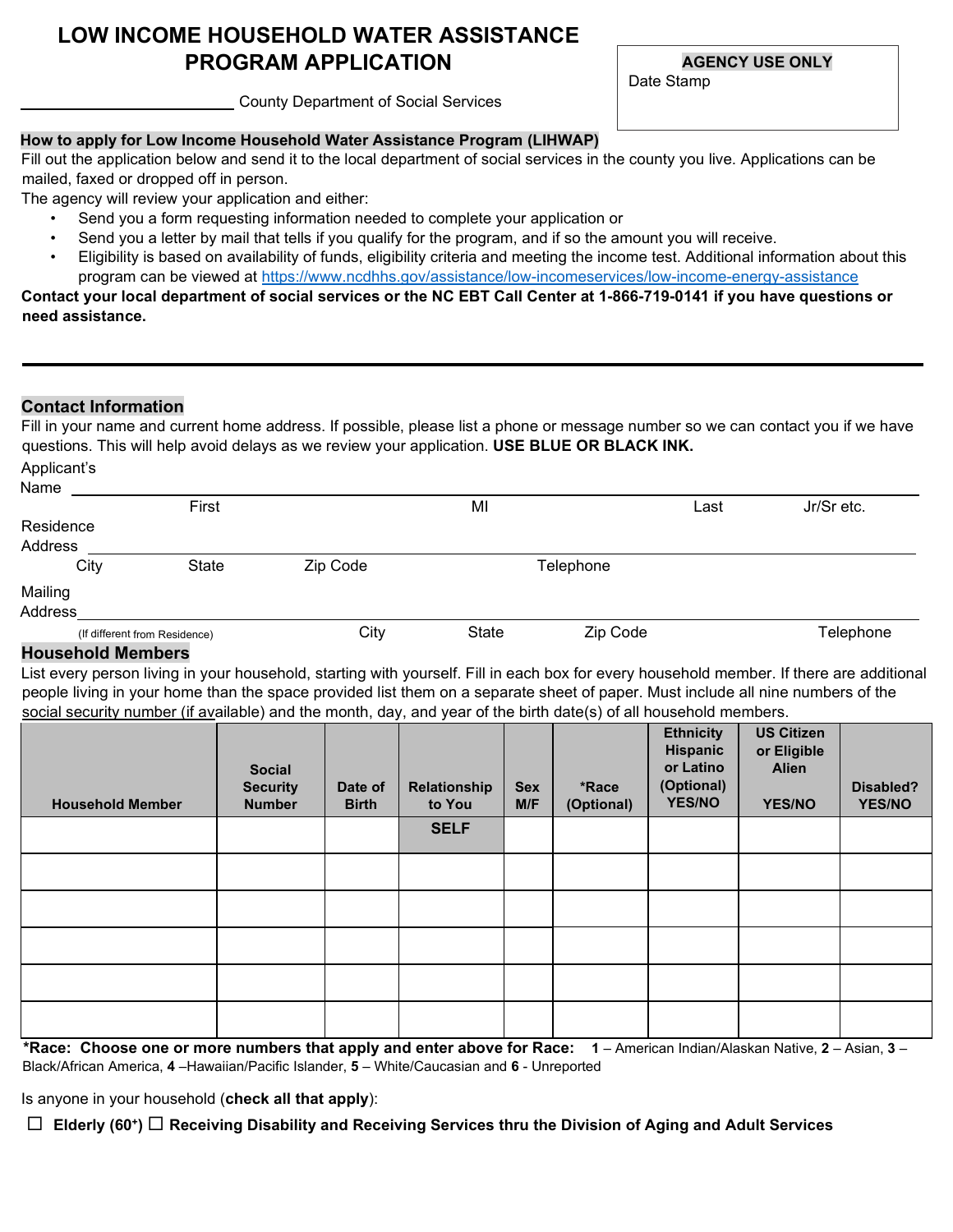#### **Utility/Household Information**

Fill in this section regarding your most recent water and/or wastewater statement or water and/or wastewater bill.

| Water and/or Wastewater Company:                                                                          | Account Number: |  |  |
|-----------------------------------------------------------------------------------------------------------|-----------------|--|--|
| Is the water and/or wastewater bill in your name? $\Box$ Yes $\Box$ No                                    |                 |  |  |
| What is the date of Disconnection or due date?                                                            |                 |  |  |
| Is your current water and/or wastewater bill past due with no disconnect date? $\square$ Yes $\square$ No |                 |  |  |
| Is your water and/or wastewater subject to be disconnected? $\Box$ Yes $\Box$ No                          |                 |  |  |
| Have you water and/or wastewater been disconnected? $\Box$ Yes $\Box$ No                                  |                 |  |  |

#### **Income**

- Fill in the section below to show all gross earned and unearned income anyone in your household receives from any source even if someone has more than one source. (Gross income is income received **before** taxes or other deductions). **This includes all income that has ended in the last 30 days.**
- Send copies of papers that show all gross income received by anyone **last month** such as paystubs, letter from the source of the income, etc.

**Earned Income** includes: wages from all jobs, self-employment, tips, payments for services. Other types are Armed Forces Pay (Taxable), Bonus Pay Advances, College Work Study, Longevity Pay, Net-Self Employment, On-the-Job Training Benefits, Rental Income, Severance, Tobacco Grower Settlement, Veteran Affairs (VA) Caregiver Stipend Program, Wages, Salaries Tips.

• **Unearned Income includes:** Social Security, Supplemental Security Income (SSI), Temporary Assistance for Needy Families (TANF), Adoption Payments, Foster Care Payments, Alimony and Spousal Support, Child Support, Unemployment Compensation, Veterans Benefits, Pensions, Railroad Retirement, Military Allotments, Annuity, Black Lung/Brown Lung Retirement Benefits, Unemployment Insurance, Alien Sponsor Income, Cash and Monetary Gifts, Disability Payments, Dividends, Educational Assistance, Gaming/Per Capita to Members of the Eastern Band of the Cherokee Tribe, Inheritance, Insurance Settlements, Interest, NAFTA and TRA payments, Pensions.

| <b>Household Member</b> | <b>Sources of Income</b> | <b>How Often</b><br>Received? | <b>Gross Pay/Income</b><br><b>Last Month</b> | Still Employed? |
|-------------------------|--------------------------|-------------------------------|----------------------------------------------|-----------------|
|                         |                          |                               | A.                                           |                 |
|                         |                          |                               | ъD                                           |                 |
|                         |                          |                               |                                              |                 |
|                         |                          |                               | J                                            |                 |

Did anyone in the household get income from self-employment last month?  $\Box$  Yes  $\Box$  No **If yes, send a copy of the most recent Federal Income Tax Form 1040 for each self-employed person along with your application**.

## **Checking/Savings and Other Accounts**

List types of resources and the amount or value.

| Owner | Type                                    | <b>How Much?</b> | Owner | Type                                                                         | <b>How Much?</b> |
|-------|-----------------------------------------|------------------|-------|------------------------------------------------------------------------------|------------------|
|       | Checking: Single                        | \$               |       | Saving: Single and/or                                                        | \$               |
|       | and/or Joint Accounts                   |                  |       | Joint Accounts                                                               |                  |
|       | CDs, Annuities, and/or<br>Money Markets | \$               |       | Stocks/Bonds and<br><b>Mutual Fund Shares</b><br>and Savings<br>Certificates | \$               |
|       | Cash on Hand                            |                  |       | Revocable Trust Funds                                                        | \$               |
|       | Remaining Balance of                    | \$               |       | <b>Equity in Real Property</b>                                               | \$               |
|       | Lump Sum Payments                       |                  |       | not used as a home or<br>income producing                                    |                  |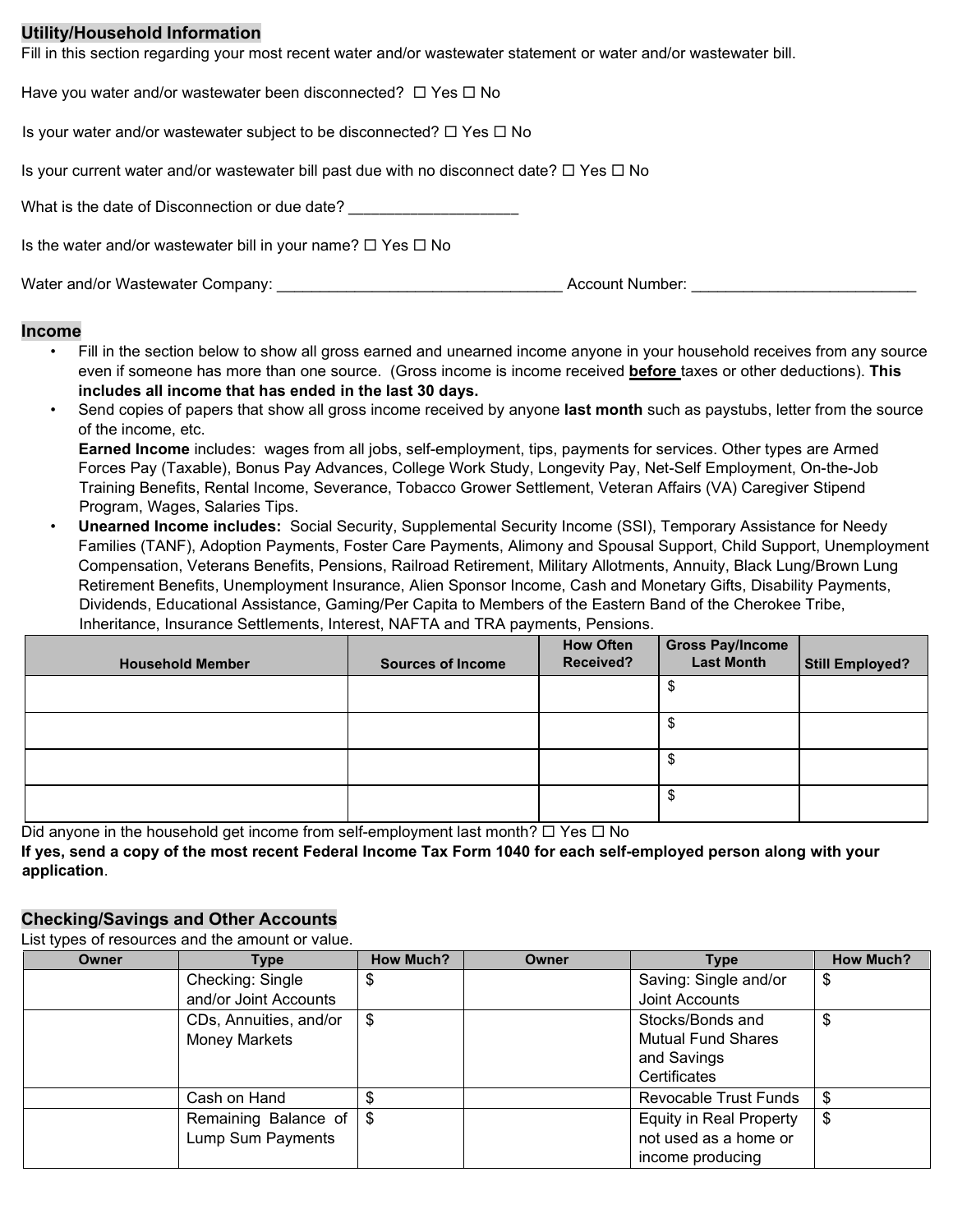| Net proceeds from a   |  | Funds in a retirement  | -\$ |
|-----------------------|--|------------------------|-----|
| business, including a |  | account that are       |     |
| farm, which has been  |  | accessible: 401K, NC   |     |
| discounted            |  | State Retirement, IRA, |     |
|                       |  | and Keogh Plans        |     |

Registering to vote is easy in North Carolina. State law requires voters to register 25 days before an election. DSS can help you with registration paperwork. If you would like to register to vote in North Carolina, ask your caseworker for a voter registration form, and if you need help, to assist you in completing the form. **Applying to register or declining to register to vote will not affect the amount of assistance that you will be provided by the agency.** If you would like help in filling out the voter registration application form, we will help you. The decision whether to seek or accept help is yours. You may fill out the application form in private. If you believe that someone has interfered with your right to register or to decline to register to vote, your right to privacy in deciding whether to register or in applying to register to vote, or your right to choose your own political party or other political preference, you may file a complaint with the North Carolina State Bipartisan State Board of Elections and Ethics Enforcement. If you require assistance with voter registration, you can call the North Carolina Bipartisan State Board of Elections and Ethics Enforcement at 1-866-522-4723.

**If you are not registered to vote where you live now, would you like to apply to register to vote here today? □ Yes □ No** 

**IF YOU DO NOT CHECK EITHER BOX, YOU WILL BE CONSIDERED TO HAVE DECIDED NOT TO REGISTER TO VOTE AT THIS TIME.** 

#### **CIVIL RIGHTS**

No person in the United States shall, on the grounds of race, color, national origin, age, sex, disability, handicap, political beliefs, or religion, be excluded from participation in, be denied the benefits of, or be otherwise subjected to discrimination under this program.

### **RIGHTS AND RESPONSIBILITES**

I understand that it is against the law for me to make false statements and that I am subject to prosecution if I do. I certify that the information I have provided is a true and complete statement of facts according to my best knowledge and belief. I give the agency permission to verify any information necessary to determine my eligibility for the Crisis Intervention Program/Energy Neighbor. I understand that the information on this form may be checked by the State or federal reviewer and I agree to this review.

**I give my authorization for my utility company to release information regarding energy usage and bill payment for the last twelve months to agencies associated under the LIEAP.** 

**I understand that utility companies who furnish information to LIEAP will not be held responsible for disclosed information for data purposes such as referrals, research, evaluations, and/or analysis.** 

| *Signature Applicant | Witness | Date |
|----------------------|---------|------|

**\*If the applicant is unable to sign his name, he must enter an "X" on the signature line in the presence of a witness. The witness must sign his name where indicated above.** 

Authorized Representative **Notable 2018** Worker Signature Worker Signature **Notable 2018** 

**Application is filled out, signed and dated** 

**Agency Use Only**  Document actions completed and the services which were provided to meet the needs of the family, including referrals to other agencies.

| <b>Approved</b>                                        | <b>Denied</b>                                                              |  |  |
|--------------------------------------------------------|----------------------------------------------------------------------------|--|--|
| Vendor:                                                | DSS-8185 Date Sent                                                         |  |  |
| Payment Amount: \$                                     | DSS-8107 Date Sent                                                         |  |  |
|                                                        | Reason:                                                                    |  |  |
| Energy Provider Agreement DSS-8163 on file? □ Yes □ No | Referral to other resources: $\Box$ CIP $\Box$ Weatherization $\Box$ Other |  |  |